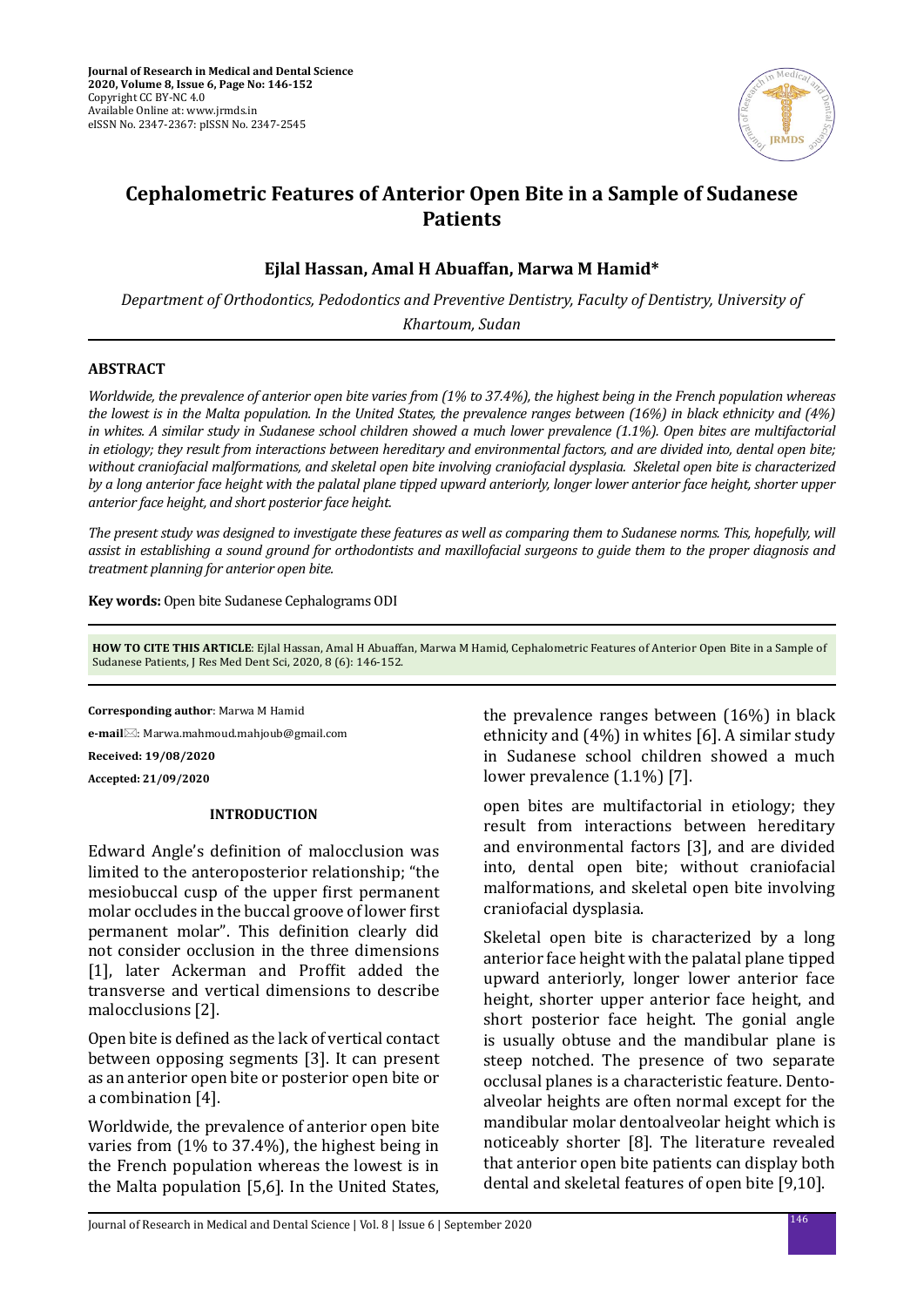Anterior open bite is one of the most challenging orthodontic problems that need a proper evaluation to reach the optimal treatment outcomes. To our knowledge, no data are available concerning the skeletal and dental features of anterior open bite among the Sudanese population. Therefore, the present study was designed to investigate these features as well as comparing them to Sudanese norms. This, hopefully, will assist in establishing a sound ground for orthodontists and maxillofacial surgeons to guide them to the proper diagnosis and treatment planning for anterior open bite.

## **MATERIAL AND METHODS**

This comparative cross-sectional study was conducted on 62 lateral cephalograms of patients with anterior open bite (11 males and 51females) and 88 lateral cephalograms of individuals with normal inclusion (51 females and 37 male). All radiographs were taken from the Orthodontic department of a public university. Ethical approval was obtained from the research committee of the university. All patients' cephalometric radiographs in the period from January 2013 to March 2017 were examined.

## **The selection criteria were as follows:**

Sudanese nationality.

18-30 years old

Incisor vertical overlap  $\leq 0$  mm.

No previous or active orthodontic treatment.

No facial deformities.

Non-distorted, good quality radiographs.

**Whereas the inclusion criteria for the "normal occlusion" group were as follows:** 

Sudanese nationality.

18-30 years old.

No previous or active orthodontic treatment.

well-balanced face with class I occlusion, average overbite, and overjet.

No facial deformity.

No or less than 2 mm irregularity.

Non-distorted, good quality radiographs.

 All lateral cephalometric radiographs were taken in the natural head position and traced manually using a transparent 0.003-inch acetate paper a 0.5 mm 3H pencil. Landmarks and reference planes used in this study are described in Figures 1 and 2. The twenty-two measurements to describe the dental and skeletal patterns are described in Figures 3 to 6.

Data were collected, cleaned, and analyzed using the Statistical Package for Social Science version 22 (SPSS) software. The 95% confidence interval was considered significant with a P value of  $\leq$ 0.05. To test the Intra-examiner reliability of the measurements, 15% of the total sample (13 radiographs of the normal occlusion group and 9 of the anterior open bite group) were randomly selected and analyzed by the main investigator and retraced after two weeks. The intraclass correlation coefficient (ICC) showed no statistically significant difference between the two readings for all study variables (Table 1).



**Figure 1: Cephalometric landmarks: N (Nasion), S (Sella), Or (Orbitale), Po (Porion), Ar (Articulare), ANS (Anterior nasal spine), PNS (Posterior nasal spine), A (Point A), B (Point B), is (Upper incisor crown tip), isa (Upper incisor root apex), ii (Lower incisor crown tip), iia (Lower incisor root apex), U6 (Mesiobuccal cusp of upper permanent first molar), L6 (Mesiobuccal cusp of lower permanent first molar), Me (Menton), Go (Gonion).**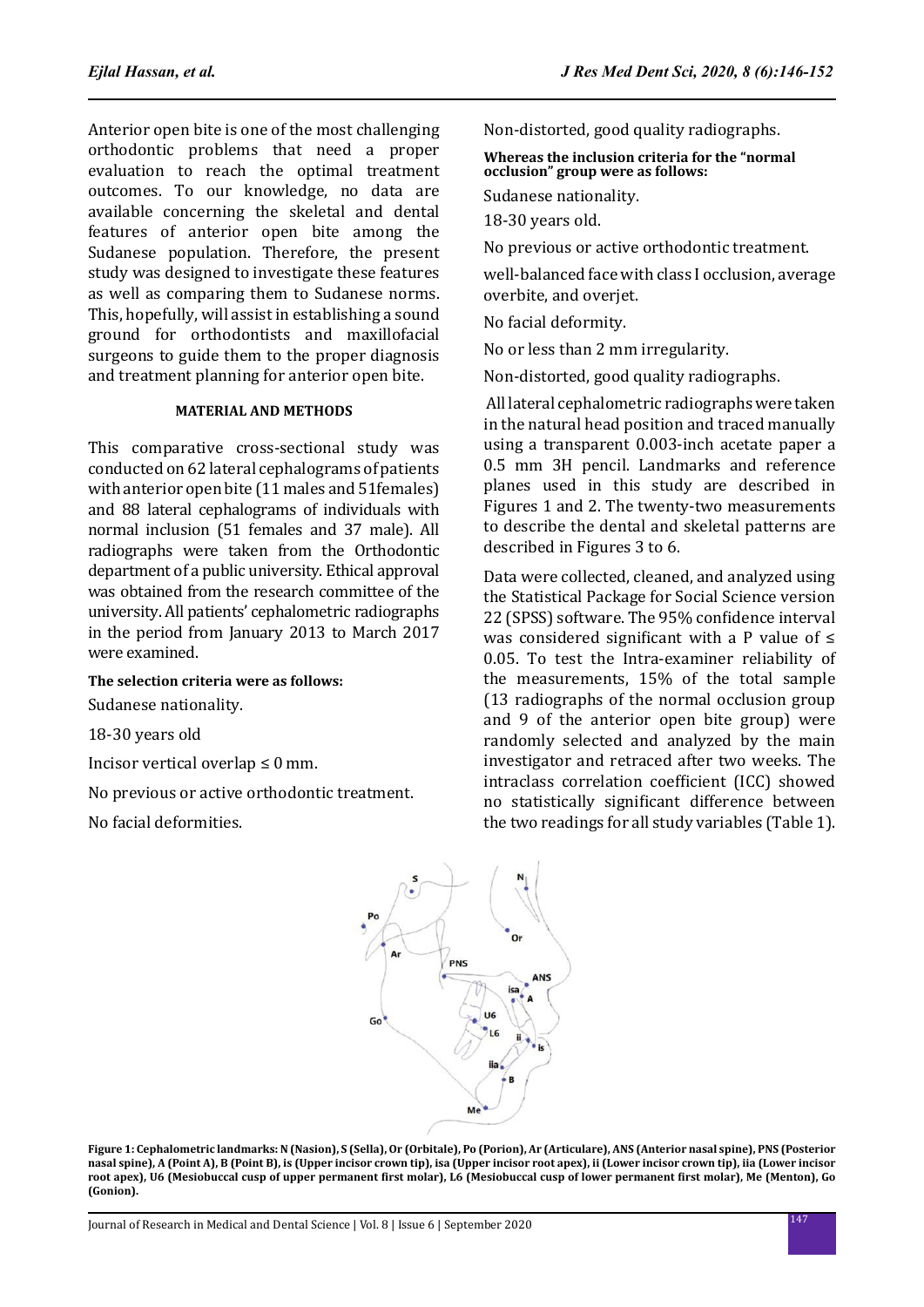

**Figure 2: Reference planes: SN line (joins S and N points), FH (Frankfort Horizontal plane joins Po and Or), PP line (Palatal Plane joins ANS and PNS), MP line (Mandibular plane joins M and Go).**



**Figure 3: Skeletal anteroposterior measurements: (1): SNA angle, (2): SNB angle and (3): ANB angle.**



**Figure 4: Skeletal vertical measurements: (Ar-Go-Me): gonial angle, (SN-MP) angle, (PFH): posterior facial height, (UAFH): upper anterior facial height, (LAFH): lower anterior facial height, (AFH): anterior facial height, Facial index (UAFH/LAFH), Jarabak ratio (PFH/ AFH x 100), Facial height ratio (LAFH/AFH x 100).**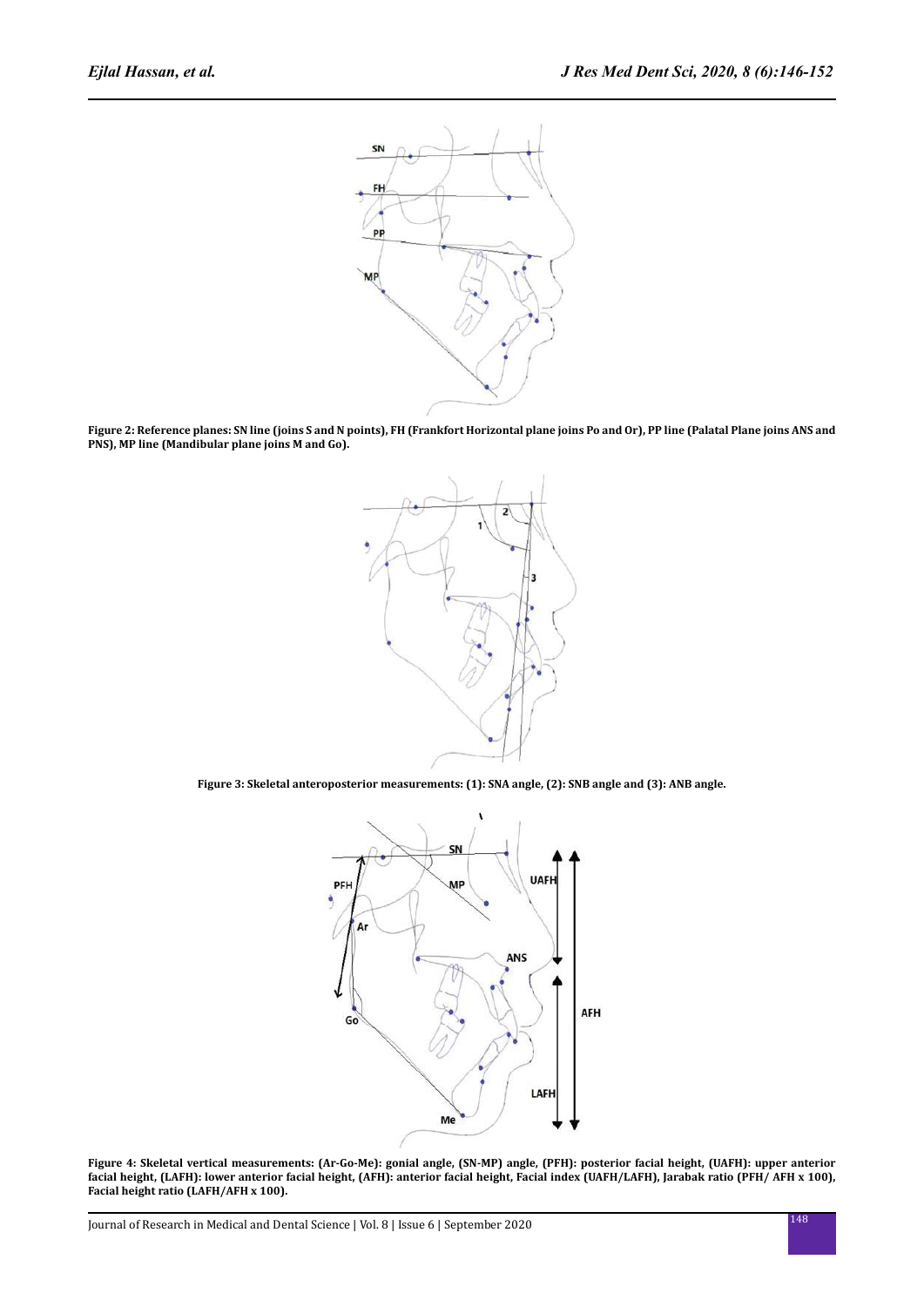

**Figure 5: Dental measurements: (1): UIPP°; upper incisor inclination to palatal plane. (2) LIMP°; Lower incisor inclination to mandibular plane. (3): UILI°; interincisal angle. (4): UIPP mm; upper anterio dental height. (5) U6PP mm; upper posterior dental height. (6) LIMP mm; lower anterior denal height. (7): L6MP mm; lower posterior dental height.**



#### **Figure 6: Overbite depth indicator ODI is the sum of two angles; AB-MP angle and PP-FH angle.**

**Table 1: Intraclass correlation coefficient for all study variables.**

| <b>Variables</b>          | <b>Interclass Correlation Coefficient (ICC)</b> | P value*    |
|---------------------------|-------------------------------------------------|-------------|
| <b>SNA</b>                | 0.97                                            | 0           |
| SNB                       | 0.986                                           | $\pmb{0}$   |
| ANB                       | 0.977                                           | $\mathbf 0$ |
| Gonial angle              | 0.982                                           | $\pmb{0}$   |
| SN-MP angle               | 0.986                                           | $\pmb{0}$   |
| Facial index              | 0.968                                           | $\pmb{0}$   |
| Jarabak ratio             | 0.985                                           | $\mathbf 0$ |
| Lower Facial height ratio | 0.966                                           | 0           |
| UIPP angle                | 0.978                                           | $\mathbf 0$ |
| LIMP angle                | 0.964                                           | 0           |
| UILI angle                | 0.971                                           | $\mathbf 0$ |
| U1PPmm                    | 0.89                                            | $\pmb{0}$   |
| U6PPmm                    | 0.931                                           | $\pmb{0}$   |
| L1MPmm                    | 0.922                                           | $\pmb{0}$   |
| L6MPmm                    | 0.951                                           | $\pmb{0}$   |
| <b>UAFH</b>               | 0.958                                           | $\pmb{0}$   |
| LAFH                      | 0.982                                           | $\pmb{0}$   |
| PFH                       | 0.99                                            | $\pmb{0}$   |
| AFH                       | 0.981                                           | 0           |
| AB-MP                     | 0.983                                           | 0           |
| PP-FH                     | 0.738                                           | 0           |
| ODI                       | 0.933                                           | 0           |
|                           | *P $\leq$ 0.05 is significant                   |             |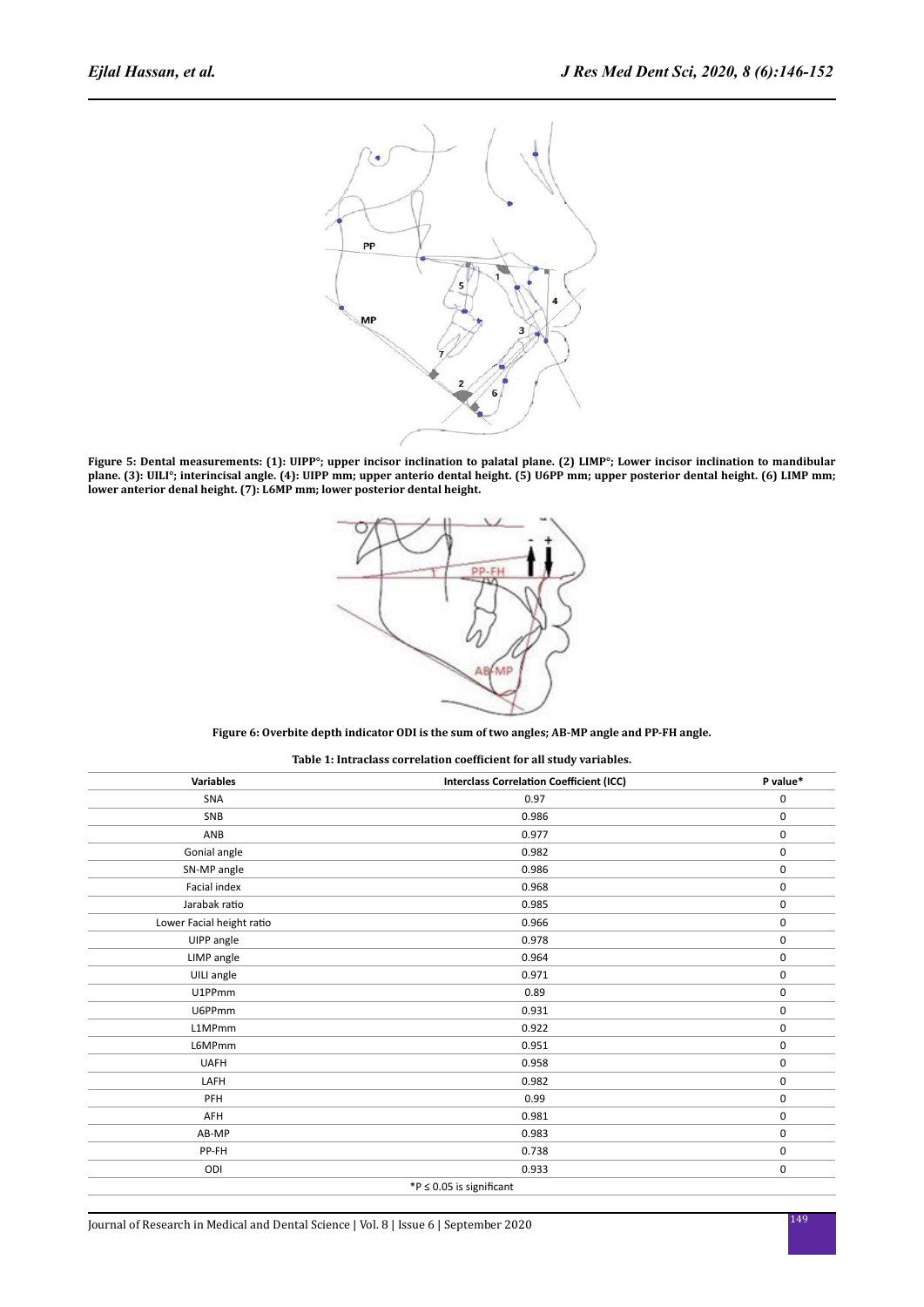|                           |                           |           | Table 2: Cephalometric Skeletal anteroposterior relations. |           |             |
|---------------------------|---------------------------|-----------|------------------------------------------------------------|-----------|-------------|
| Variable                  | Anterior Open bite (n=62) |           | Normal occlusion (n=88)                                    |           |             |
|                           | Mean                      | SD        | Mean                                                       | SD        | P value*    |
| SNA                       | 81.74                     | 3.9       | 82.97                                                      | 4         | 0.064       |
| SNB                       | 76.87                     | 4.5       | 79.46                                                      | 3.7       | 0           |
| ANB                       | 4.87                      | 2.9       | 3.5                                                        | 2.1       | 0.002       |
|                           |                           |           | *P $\leq$ 0.05 is significant                              |           |             |
|                           |                           |           | Table 3: Cephalometric skeletal vertical relations.        |           |             |
| Variable                  | Anterior Open bite (n=62) |           | Normal occlusion (n=88)                                    |           |             |
|                           | Mean                      | <b>SD</b> | Mean                                                       | <b>SD</b> | P value*    |
| Gonial angle              | 131.26                    | 5.1       | 125.37                                                     | 5.3       | 0           |
| SN-MP Angle               | 42.09                     | 5.9       | 34.24                                                      | 5.4       | $\mathbf 0$ |
| Facial index              | 70.6                      | 6.5       | 77.58                                                      | 7.5       | 0           |
| Jarabak ratio             | 57.79                     | 4.6       | 63.58                                                      | 4.9       | $\mathbf 0$ |
| <b>UAFH</b>               | 50.27                     | 3.6       | 51.61                                                      | 3.7       | 0.028       |
| LAFH                      | 71.54                     | 5.8       | 66.74                                                      | 4.9       | 0           |
| PFH                       | 70.15                     | 6.6       | 75.2                                                       | 6.9       | $\mathbf 0$ |
| AFH                       | 121.42                    | 7.4       | 118.27                                                     | 6.4       | 0.006       |
| Lower Facial height ratio | 58.87                     | 2.2       | 56.39                                                      | 2.5       | 0           |
|                           |                           |           | *P $\leq$ 0.05 is significant                              |           |             |
|                           |                           |           | Table 4: Cephalometric dental relations.                   |           |             |
|                           | Anterior Open bite (n=62) |           | Normal occlusion (n=88)                                    |           |             |
| Variable                  |                           |           |                                                            |           | P value*    |

| Variable         | (Anterior Open bite (n=62 |           | (n=88) Normal occlusion       |     | P value* |
|------------------|---------------------------|-----------|-------------------------------|-----|----------|
|                  | Mean                      | <b>SD</b> | Mean                          | SD  |          |
| U1PP°            | 121.45                    | 6.8       | 116.7                         | 4.5 | 0        |
| LMP <sup>°</sup> | 100.3                     | 7.1       | 100.6                         | 5.9 | 0.748    |
| $U1L1^{\circ}$   | 103.69                    | 9.3       | 116.47                        | 7.9 | $\Omega$ |
| U1PP mm          | 30.56                     |           | 29.47                         | 2.9 | 0.068    |
| U6PP mm          | 26.08                     | 3.3       | 23.97                         | 1.9 | $\Omega$ |
| L1MP mm          | 43.23                     | 4.2       | 42.61                         | 3.1 | 0.332    |
| L6MP mm          | 32.85                     | 3.1       | 32.36                         | 2.8 | 0.318    |
|                  |                           |           | *P $\leq$ 0.05 is significant |     |          |

| Variable    | Anterior Open bite (n=62) |     | Normal occlusion (n=88) |           |          |
|-------------|---------------------------|-----|-------------------------|-----------|----------|
|             | Mean                      | SD  | Mean                    | <b>SD</b> | P value* |
| AB-MP angle | 64.87                     | 5.2 | 69.77                   | 4.4       |          |
| PP-FH angle | $-2.54$                   | 3.8 | $-0.94$                 | 3.1       | 0.005    |
| ODI         | 62.21                     | 6.5 | 68.92                   | 5.6       |          |

## **RESULTS**

A total of 62 lateral cephalograms (11 males and 51females) of anterior open bite patients were analyzed and compared to 88 cephalograms (51 females and 37 male) of individuals with normal occlusion. Independent t-test was applied to test for statistically significant differences between the two groups in the following measurements: skeletal anteroposterior measurements, Skeletal vertical measurement, dental measurement, and ODI (Tables 2 to 5).

# **DISCUSSION**

Reaching an accurate diagnosis is an essential

step toward proper treatment planning and consequently, more optimum results. For anterior open bite patient, distinguishing dental open bites from the skeletal ones is crucial in establishing an accurate diagnosis.

This comparative cross-sectional study compared dental and skeletal features of anterior open bite adult patients and adults with normal occlusion. Twenty-two linear and angular variables were measured and compared. Results showed significant differences in most of the study variables.

# **Skeletal anteroposterior relations**

In the current study, no significant difference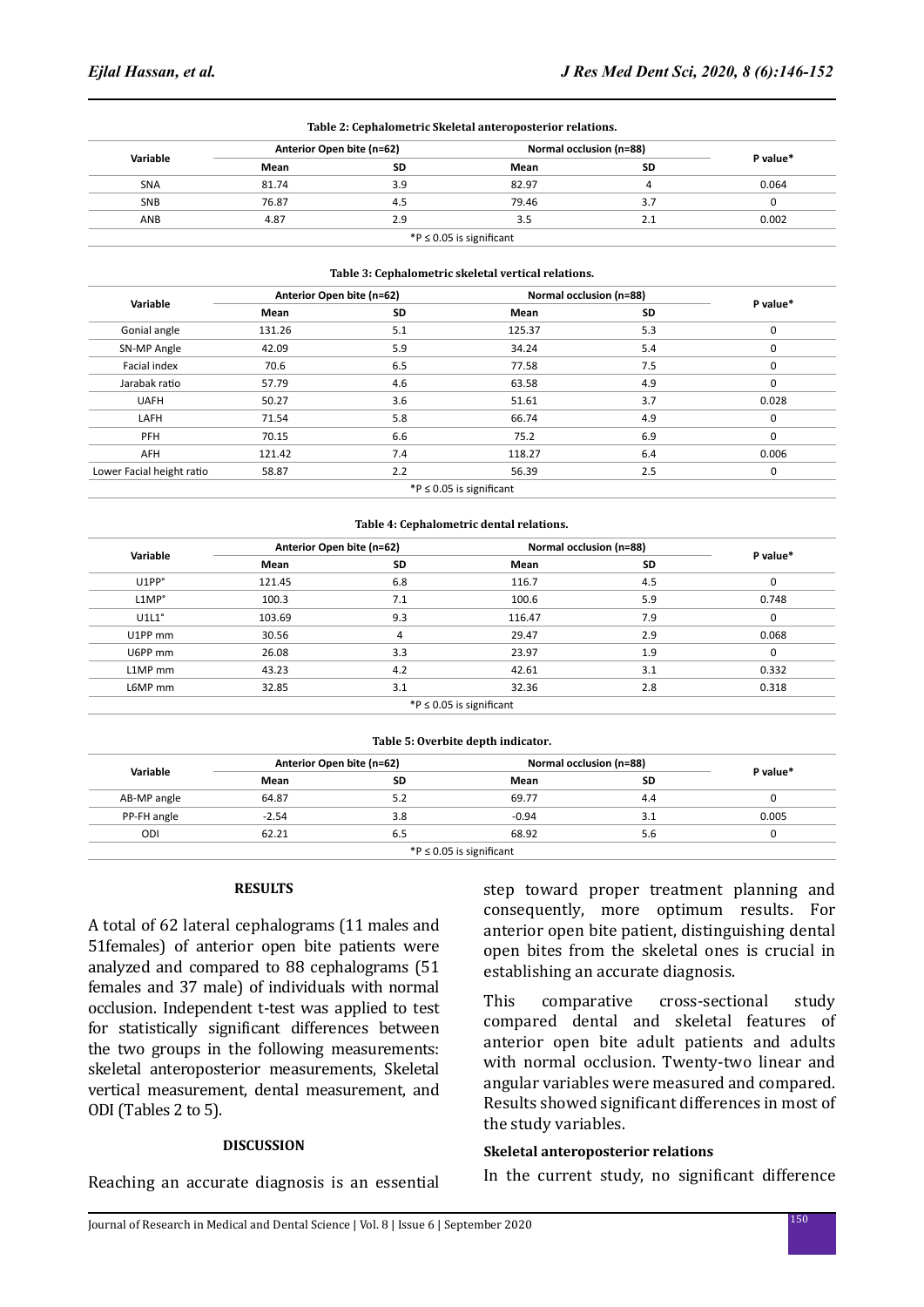was detected in the SNA angle between the two groups. A similar finding was observed by Beane et al and Jones [11,12]. On the contrary, Tsang's results showed a reduction of the SNA angle in open bite Chinese patients indicating some maxillary retrusion [13].

In the anterior open bite group, SNB was significantly smaller and consequently, ANB was significantly larger. (76.87° and 4.87°) respectively compared to (79.46° and 3.5°) in the normal occlusion group. This finding was expected since open bites, especially the skeletal ones, usually result from a backward mandibular rotation pattern carrying the B point more posteriorly. The same was observed by Jones in a study conducted on North American black population and by Daer and Abuaffan et al in Yemeni population [12,14].

In contrast, Tsang reported a smaller ANB angle in open bite patients than normal occlusion individuals in the Southern Chinese population [13].

On the other hand, the findings of the recent study did not match Beane's results in the black American population which revealed no association between open bite, SNB, and ANB angles [11].

# **Skeletal vertical relations**

In the current study, all vertical measurements showed highly significant differences between normal occlusion groups and anterior open bite group. The gonial angle and SN-MP angle express the steepness of the mandible. Both angles were significantly more obtuse in open bite groups than in normal occlusion group. They measured (131.26°and 42.09°) respectively compared to (125.37° and 34.24°) respectively. These findings were in accordance with Tsang results in Southern Chinese, Kao et al. findings in Taiwanese, and Cangialosi findings in Columbians [10,13,15].

The Jarabak ratio (PFH: AFH) is a manifestation of the balance between anterior and posterior facial heights. Lower values are indicative of backward mandibular rotation and hence, the tendency toward skeletal open bite [16]. This was confirmed in the present study. The ratio was (57.79%) in open bite group and (63.58%) in the comparison group. Again, this was consistent with Tsang's results among the Southern Chinese population [13].

To Further specify the origin of the discrepancy in the Jarabak ratio, UAFH, LAFH, total AFH, and PFH were measured separately and compared. The major contributor was the significant increase in the LAFH in anterior open bite group when compared to the normal occlusion group (71.54 mm) and (66.74) mm, respectively. In addition, there was a remarkable reduction in PFH in the open bite group (70.15 mm) compared to (75.2 mm) in normal occlusion group.

Similar findings were observed in Southern Chinese and North American black populations [12,13]. Furthermore, anterior open bite group had a statistically significant larger AFH value (121.42 mm) compared to (118.27mm).

Two more indicators of the individual's vertical configuration are the facial index (UAFH/LAFH), and lower facial height ratio (LAFH/AFH). The facial index is typically reduced in skeletal open bite cases and the opposite is true for lower facial height ratio. This was evident in the current results; anterior open bite group recorded (70.60 % and 58.87%) for facial index and lower facial height ratio respectively compared to (77.58% and 56.39%) for normal occlusion group.

# **Dental relations**

Upper incisors often show some degree of proclination in anterior open bite cases. This can be partially explained by the probability of concomitant digit sucking habit that characteristically causes flaring of the upper incisors as well as an anterior open bite. Accordingly, the anterior open bite group had  $(121.45^\circ)$  UIPP angle compared to  $(116.7^\circ)$ in normal occlusion group. An expected consequence of upper incisors flaring is the reduction of the interincisal angle. This again was confirmed by the current results. Anterior open bite group had UILI angle of (103.69°) compared to (116.47°) in the comparison group.

This combination of upper incisors' proclination and decreased interincisal angle in anterior open bite patients was also evident in North black Americans, Yamani, and Southern Chinese populations [12-14].

No statistically significant differences were detected in the dental height measurements between the two groups except for the upper posterior dental height (U6PP) which recorded (26.08 mm) in anterior open bite group and (23.97 mm) in the comparison group.